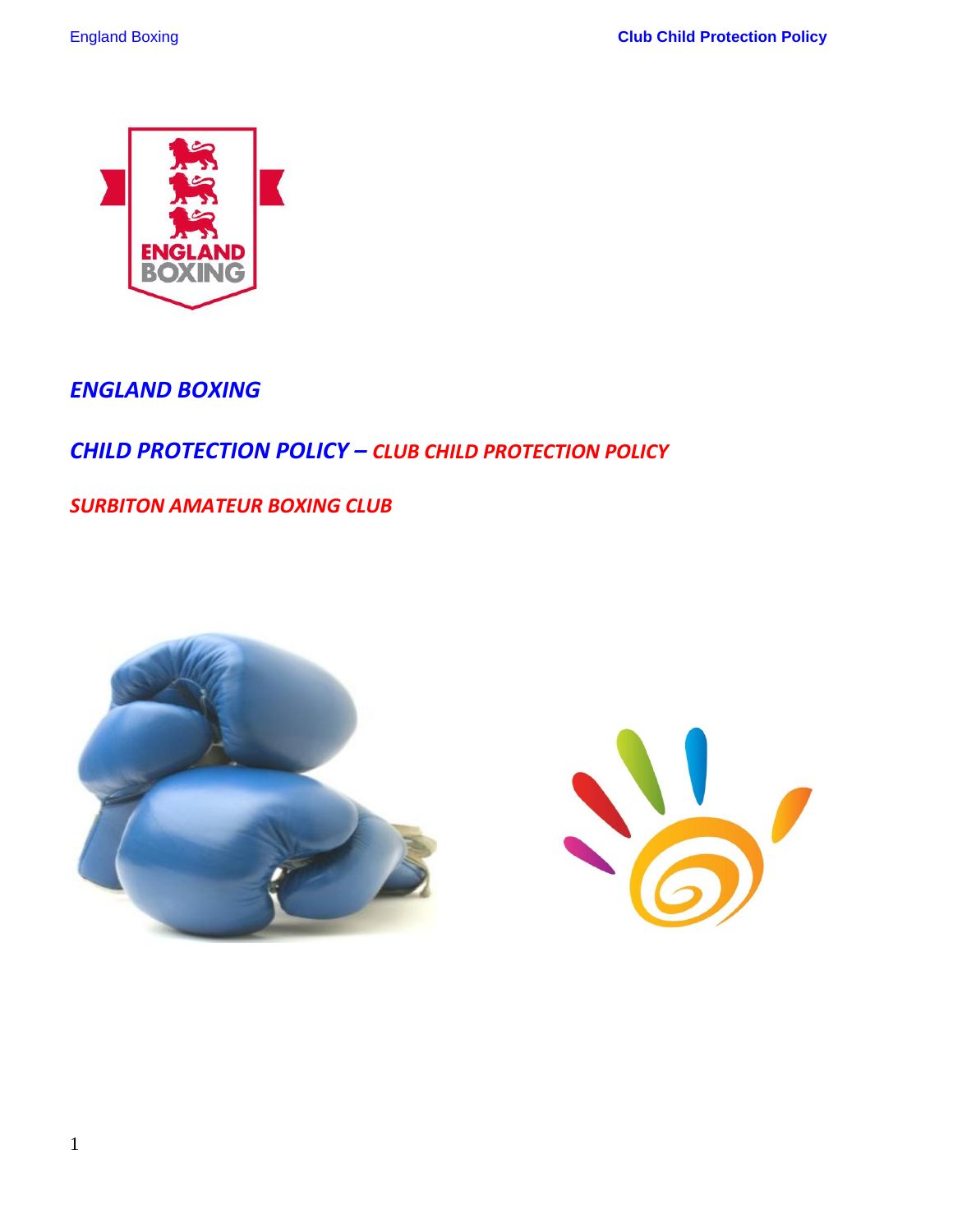

## *SURBITON AMATEUR BOXING CLUB* **CHILD PROTECTION POLICY**

*This Club is an Affiliated Member of England Boxing and as such adopts the following Club Child Protection Policy which is supported by and compliments the England Boxing National Child Protection Policy – these policies are mandatory and acceptance of them is a non-negotiable requirement when becoming a member of this club. You may obtain copies of the England Boxing Child Protection Policy from the England Boxing Office on 01142 235639 or it can be viewed / down loaded from the England Boxing website at [www.England](http://www.abae.org/)  [Boxing.org](http://www.abae.org/)*

- *This club has a duty of care to Children and Young People [under 18 years of age] and the safety and welfare of them is paramount;*
- *This club acknowledges that it has a legal and moral responsibility to ensure the well being of Children and Young People within the club;*
- *This club acknowledges that every child and Young Person has a right to enjoy membership and the sport of amateur boxing within a safe enjoyable setting;*
- *This club will continually review this policy in the light of identified 'best practice';*
- *This club acknowledges that every member including Committee, Coach, Official, and Volunteer have a moral & legal responsibility to safeguard and promote every Child & Young Person's welfare;*
- *This club is committed to ensuring that every Child & Young Person regardless of age, ability, racial origin, religious belief, sexual orientation or gender has a right to learn, participate in and enjoy Amateur Boxing, free of the fear and safe from abuse of any type;*
- *This club ensures that required members of Committee, Coaches, Officials and Volunteers shall at all times possess a current England Boxing Disclosure & Barring Service (DBS) check , which is registered with the England Boxing DBS Umbrella Body [non compliance with this clause will automatically exclude such persons; roles requiring check as per England Boxing DBS Policy];*
- *This club has appointed a Welfare Officer whose name appears below, who shall administer this Child Protection Policy and shall be responsible for your induction which includes provision of the England Boxing Child Protection Policy and instruction on Child Protection within the Club and England Boxing, ensuring your appreciation of its requirement of strict compliance;*
- *This club will treat seriously and deal rigorously with any incidence of abuse and will at all times follow the procedures laid down in the England Boxing National Child Protection Policy;*
- *Any abuse or inappropriate behavior regarding Children & Young People will be challenged and dealt with appropriately;*
- *This club clearly understands that abuse comes in many forms which include Emotional, Physical and Sexual. Foul language, bullying and requiring an athlete to train at an inappropriate level is also recognised as a form of abuse;*
- *This club acknowledges that it is the responsibility of experts to determine whether or not abuse is / has taken place, it is however everyone's responsibility to report concerns and / or abuse;*

*We ALWAYS remember, in cases of concern or abuse – DOING NOTHING IS NOT AN OPTION!!!*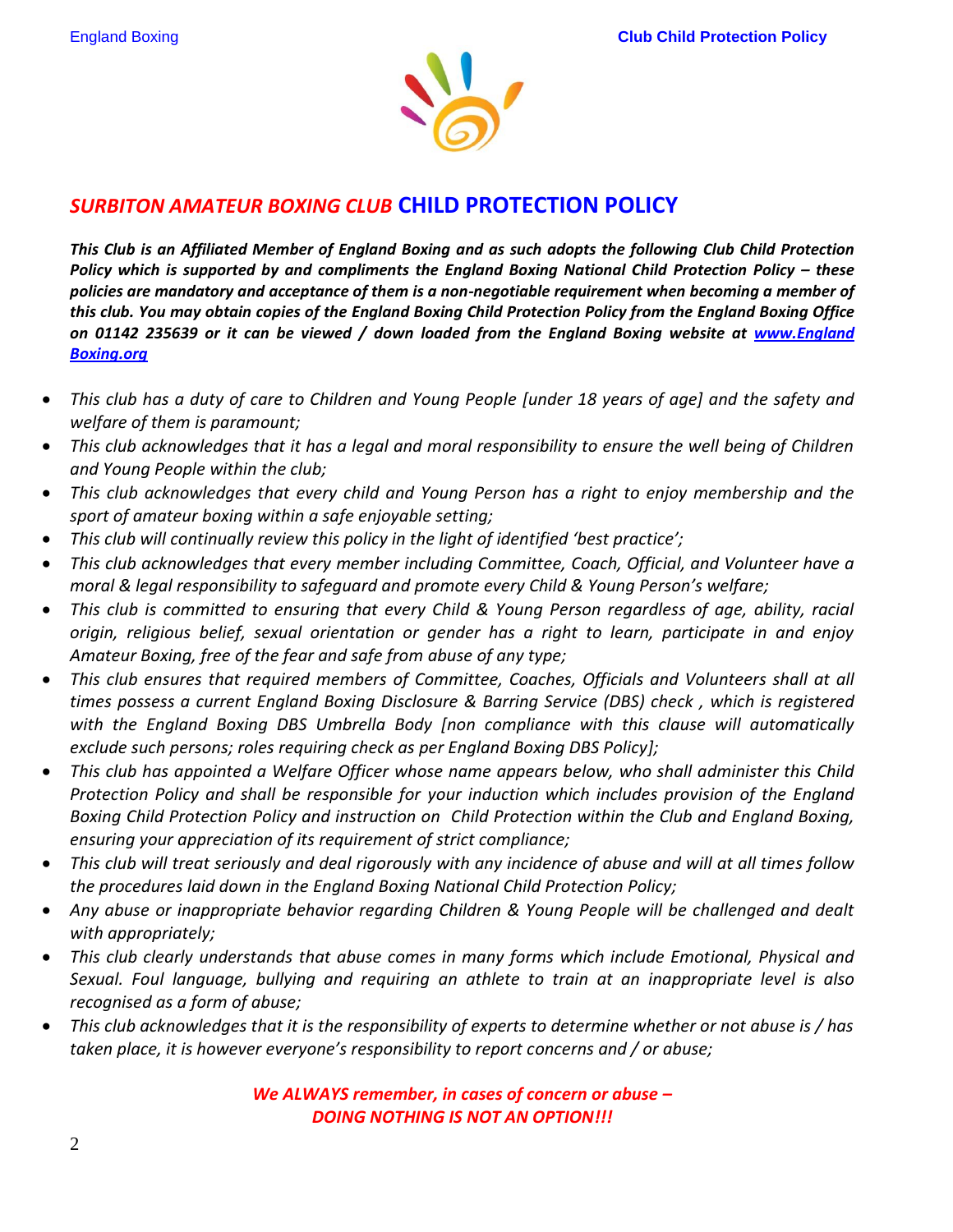

*SURBITON AMATEUR BOXING CLUB*

*This Club's Welfare Officer is : ALEC WALLER*

*Contact numbers : 07929 385756*

*The Regional Welfare Officer is : ANDY YOUNG*

*Contact Details : Andy.y0ung@rocketmail.com 07530 347493*

*The National Compliance Manager is : GORDON VALENTINE*

*Office : 0114 223 5639 Mobile : 07590 600001*

*In cases of EMERGENCY the telephone number of the Children's Social Care Services is :* **0300 200 1006**

*Children's Social Care Services 'Out of hours' Telephone number :* **01483 517898**

*The telephone number of the Police Child Protection team is :* **101 ext 39667**

*Local Police 'Out of hours' Telephone number :* **01483 571212**

*Police, Ambulance and Fire Service Emergency Telephone Number : 999*

*Your nearest Accident and Emergency Department is located at :* **Kingston Hospital NHS Foundation Trust, alsworthy Rd, Kingston upon Thames KT2 7QB**

*Telephone number :* **020 8546 7711**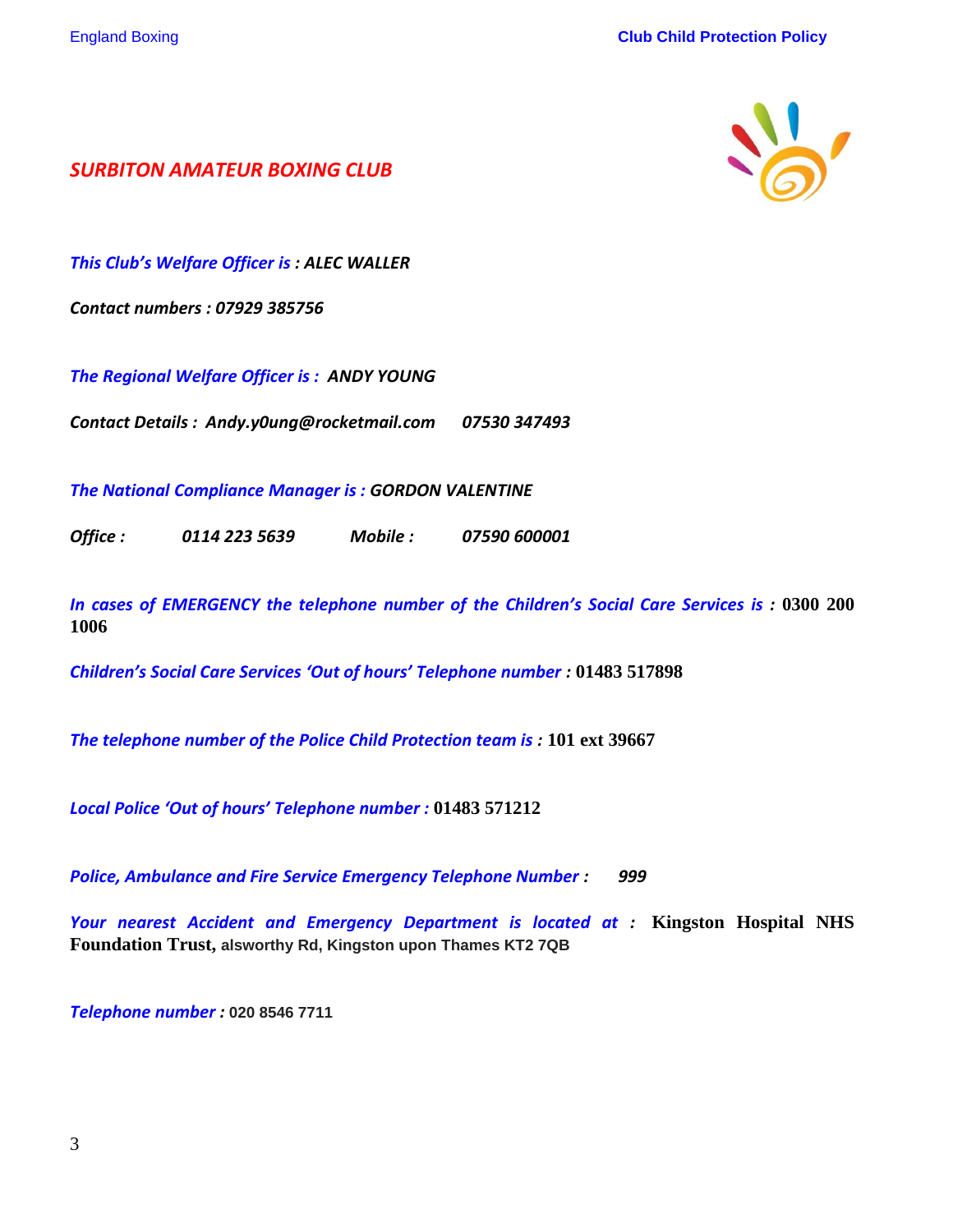#### *EMERGENCY ADVICE CAN BE OBTAINED FROM :*

*The NSPCC HELP LINE [24 hours] : 0808 800 5000 CHILDLINE: 0800.1111 The ENGLAND BOXING 'BOX LINE' : 0114 223 5639*

*Alternatively you can find invaluable help by visiting [www.worriedneed2talk.org.uk](http://www.worriedneed2talk.org.uk/)*

*A message to all Children and Young people within this club*

*If you are, or believe you are being abused in any way and this includes harassment or bullying, you should speak to your coach, welfare officer or any adult you feel comfortable speaking to.* 

*If you feel you cannot speak to anyone within this club regarding this matter, you should contact any of the Welfare Officers at Divisional, Regional or National level their contact details are shown above and you will not be criticised for doing so.*

*Alternatively – please contact the NSPCC Help Line also shown above.*

*Do not allow any type of abuse to go unreported or to continue against you* 

*'Speak up' you will be supported'.*